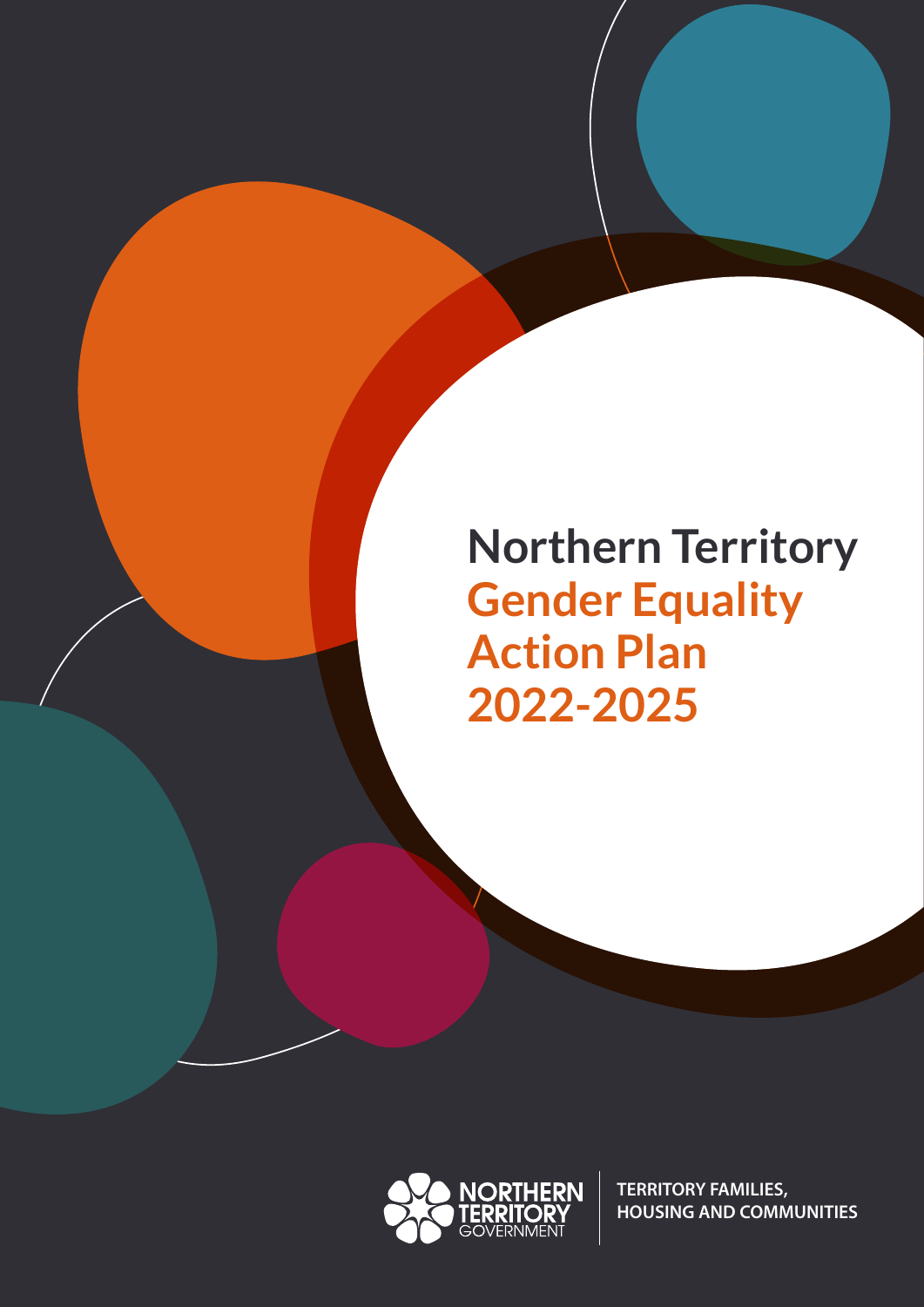# **A message from the Minister for Women and the Assistant Minister for Men's Policy**



**The Hon Lauren Moss MLA**

**Minister for Women, Minister for Seniors, Minister for Youth.**

I am excited to present the Northern Territory Gender Equality Action Plan 2022-2025. This action plan is the first of its kind in the Northern Territory, and demonstrates our genuine undertaking to create an equal and fair Northern Territory that is safe and inclusive for all Territorians, regardless of gender.

Through action and education, together we can reduce gender inequality and ensure that respect for each other is our default setting.

To make the Northern Territory socially and economically prosperous, and a place where people are happy to live, work and play, we need to remove the gendered barriers that prevent people from participating fully in all areas of life.

Our approach will be grounded in the lived experiences of women and girls, men and boys and gender-diverse people. Thank you to all who contributed to the development of this plan.

This Gender Equality Action Plan aligns with the vision of the Northern Territory Social Outcomes Framework, where all Territory individuals, families and communities are inclusive, healthy, safe, resilient and thriving.

The Northern Territory Government will continue to strive for a Northern Territory that supports gender equality, celebrates gender diversity, acknowledges gender inequity, and strives to create a place where a Territorian's gender is not a barrier to being safe, prosperous and fully participating in all aspects of our great Territory lifestyle.



### **Mr Lawrence Costa**

**Member for Arafura. Assistant Minister for Men's Policy.**

I am proud to be a part of this Government's commitment to achieving gender equality. Gender equality means equal partnerships and shared responsibilities.

Increasing gender equality has many benefits for individuals and communities. This work aims to ensure that all Territorians, regardless of gender, have access to the same rights and opportunities in life and equally sharing the benefits of these.

Through increased community understanding and awareness, eliminating gender based discrimination, preventing gender-based violence, and challenging harmful gender-based stereotypes, we can create a foundation for all Territorians to lead happier, healthier, safer and more fulfilling lives.

We have based our actions on what we have heard from Territorians, seeking to strengthen fairness, for women and girls, men and boys, and gender-diverse Territorians, no matter where in the Territory they live, their sexuality, race, age, disability or level of income. We will counter harmful gender stereotypes and promote positive role models from all parts of the Territory.

As the Assistant Minister for Men's Policy, I have a particular interest in ensuring that Territory men understand that a gender equal Territory benefits them and the community as a whole.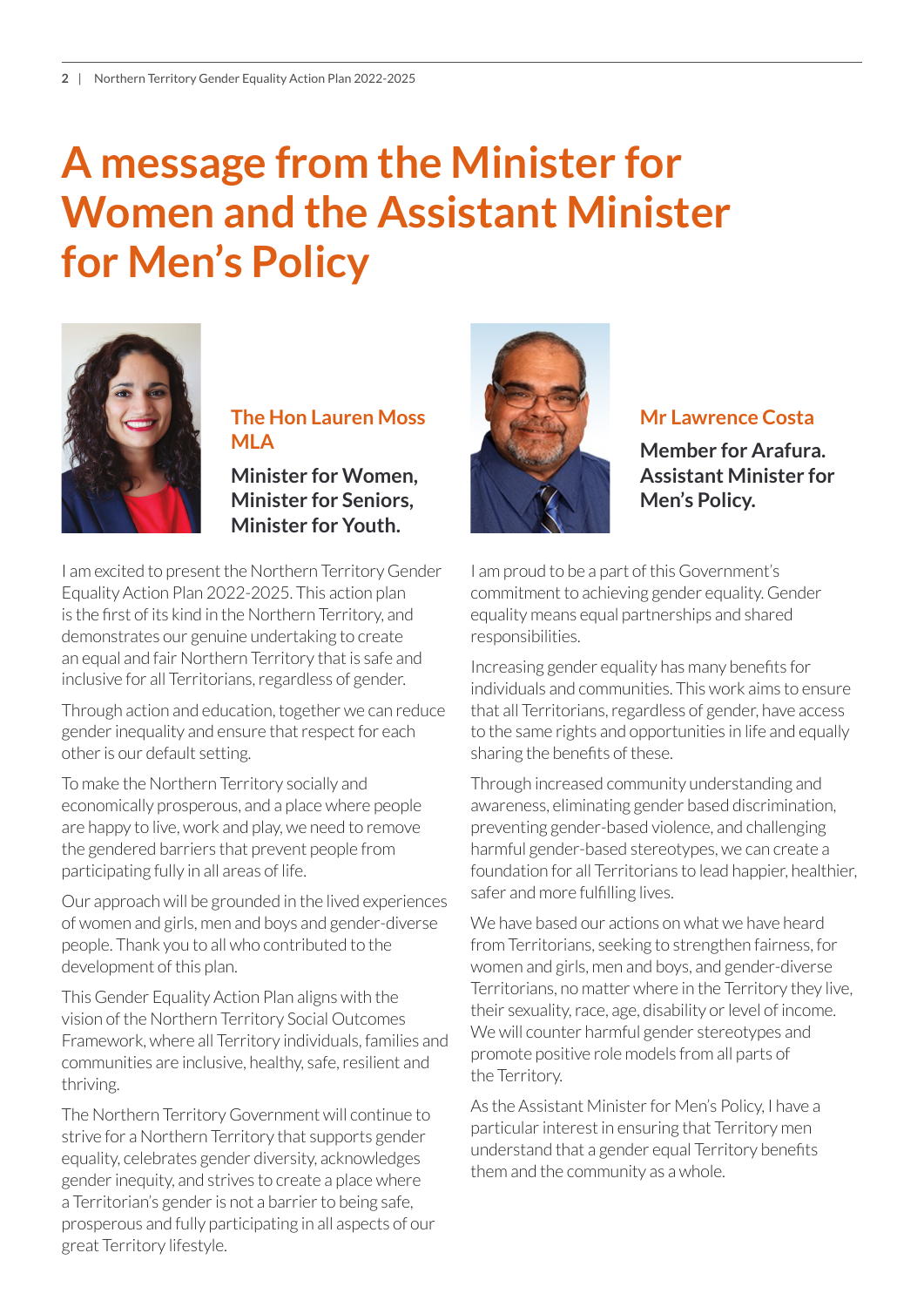# **Northern Territory Gender Equality Statement of Commitment**

The Northern Territory Government believes that gender equality is fundamental to improving the lives of women and girls, men and boys and gender-diverse people and to creating an inclusive, safe and thriving Northern Territory.

We believe that everyone should have equal access to power, resources, and opportunities. A person's gender should never be a barrier to participation and being included in all aspects of Territory life. We will work to reduce gender-based disadvantages and create greater opportunities for all Territorians to reach their full potential.

While gender inequality affects everyone differently, we acknowledge the disproportionate impact gender inequality has on the lives of women and girls, and that these experiences are underpinned by structural and systemic bias regarding gender stereotypes, and embedded systems of power. Women and girls experience the highest rates of domestic, family and sexual violence, are more likely to earn less in their lifetime, bear the disproportionate responsibility for unpaid care and unpaid work in families and are under-represented in decision-making structures.

Increasing gender equality will help make the Northern Territory a welcoming place where all people are treated with dignity, respect and fairness and where all voices are heard. Our approach to achieving gender equality will be grounded in the lived experiences of Territorians. The five key focus

areas contained in this action plan have been developed from extensive consultation undertaken across the Northern Territory with individuals, community and government organisations. These consultations highlighted the importance of community involvement in decision-making and implementation. To develop our initiatives we will continue to seek out, listen to and include the voices of Territorian women and girls, men and boys and gender-diverse people, especially people from marginalised groups who are most at risk of experiencing compounded and multiple forms of discrimination and disadvantage.

The Northern Territory Government recognises that people's identities and backgrounds are diverse with respect to age, race, ethnicity, gender, sexuality, disability, religion, citizenship status, socioeconomic status, and residential location, among other factors. The Northern Territory Gender Equality Statement of Commitment undertakes to address the barriers to gender equality experienced by Territorians.

Through a sustained and collaborative approach we will create a more equal Northern Territory that acknowledges gender inequality, celebrates gender diversity, and is safe, fair, inclusive and economically secure for all.

# **Vision**

Territorians enjoy an inclusive, healthy, safe, fair and economically secure Northern Territory where gender is never a barrier to full participation and inclusion.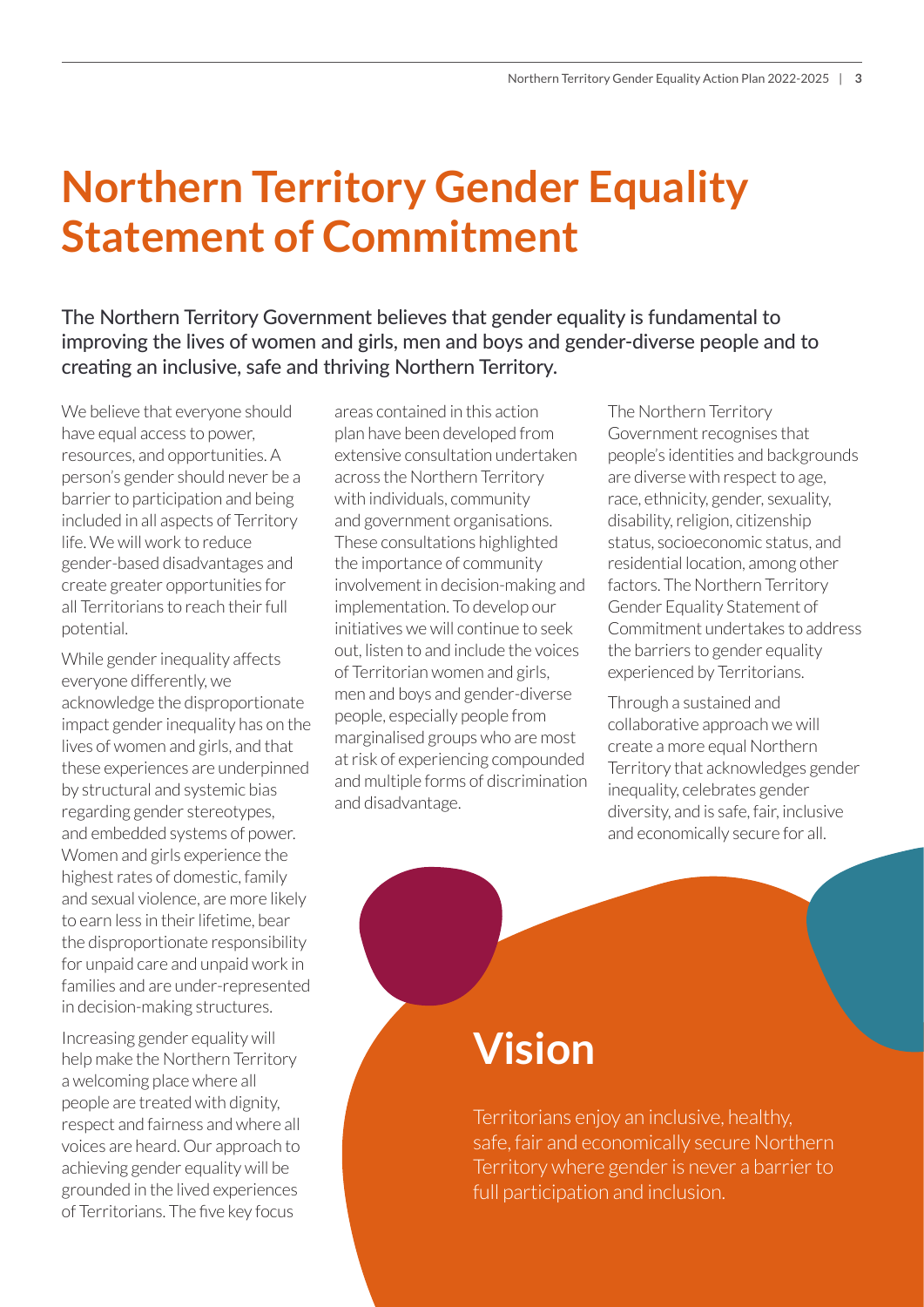# **Principles**

All actions to achieve this vision are guided by the following principles:

## **Encouraging inclusive, intersectional and strengths-based approaches.**

Gender inequality is experienced differently by different people. Taking an intersectional approach takes into account individual lived experience and the impacts of stigma, discrimination or harm such as racism, homophobia, and transphobia. These factors can compound experiences of gender inequality, as can discrimination experienced based on a person's disability, age, faith, cultural background, socioeconomic status, refugee background and migrant status, or where they live in the Territory. Taking a strengths-based approach and perspective to policy actions takes into account the strengths and resources of people and their environment, as well as people's inherent capacity and resilience.

# **Supporting the inclusion of gender equity measures.**

Gender equity is the provision of fairness and justice in the distribution of benefits and responsibilities on the basis of gender, and allocates resources and opportunities to ensure equal outcomes. Using an intersectional approach assists policy makers to understand which communities need gender equity measures, and for what areas of life they need such measures, as well as supporting the community to measure success and identify areas for improvement.

### **Building evidence to find what works to achieve gender equality in the Northern Territory.**

What is measured determines what is visible. What is measured and published matters. Gender and sex-disaggregated data can provide the evidence needed to understand and break down barriers to achieving gender equality and to better understand where to focus government efforts to improve the lives of all Territorians. Evaluation of programs and activities allows increased understanding of what is needed to achieve gender equality.

### **Challenging rigid gender norms and stereotypes.**

Rigid gender roles and stereotypes are recognised as the key drivers of gender-based violence.1 Harmful gender norms can result in many types of inequalities and pressures on people. A gender stereotype is harmful when it limits a person's capacity to develop their personal abilities, pursue their professional

careers and/or make choices about their lives, solely due to their gender. Challenging these harmful gender norms and supporting actions to change attitudes will contribute to achieving gender equality.

## **Focusing on long-term systemic, structural, attitudinal and behavioural change.**

Most social change is not instantaneous, it can be very slow. The slow pace of reforms to achieve gender equality can be overwhelming, even discouraging. It is important to remember that social change starts small. It becomes impactful as more individuals, groups, and institutions get on board. Systemic and structural change aims to address the underlying conditions that maintain gender inequality. Australia is also signatory to a number of International covenants regarding civil and political rights and that seek to create more equal and fair societies. A determined, steady, consistent, collaborative approach that is inclusive of legislative and policy reforms will be required to drive generational change and increase gender equality over time.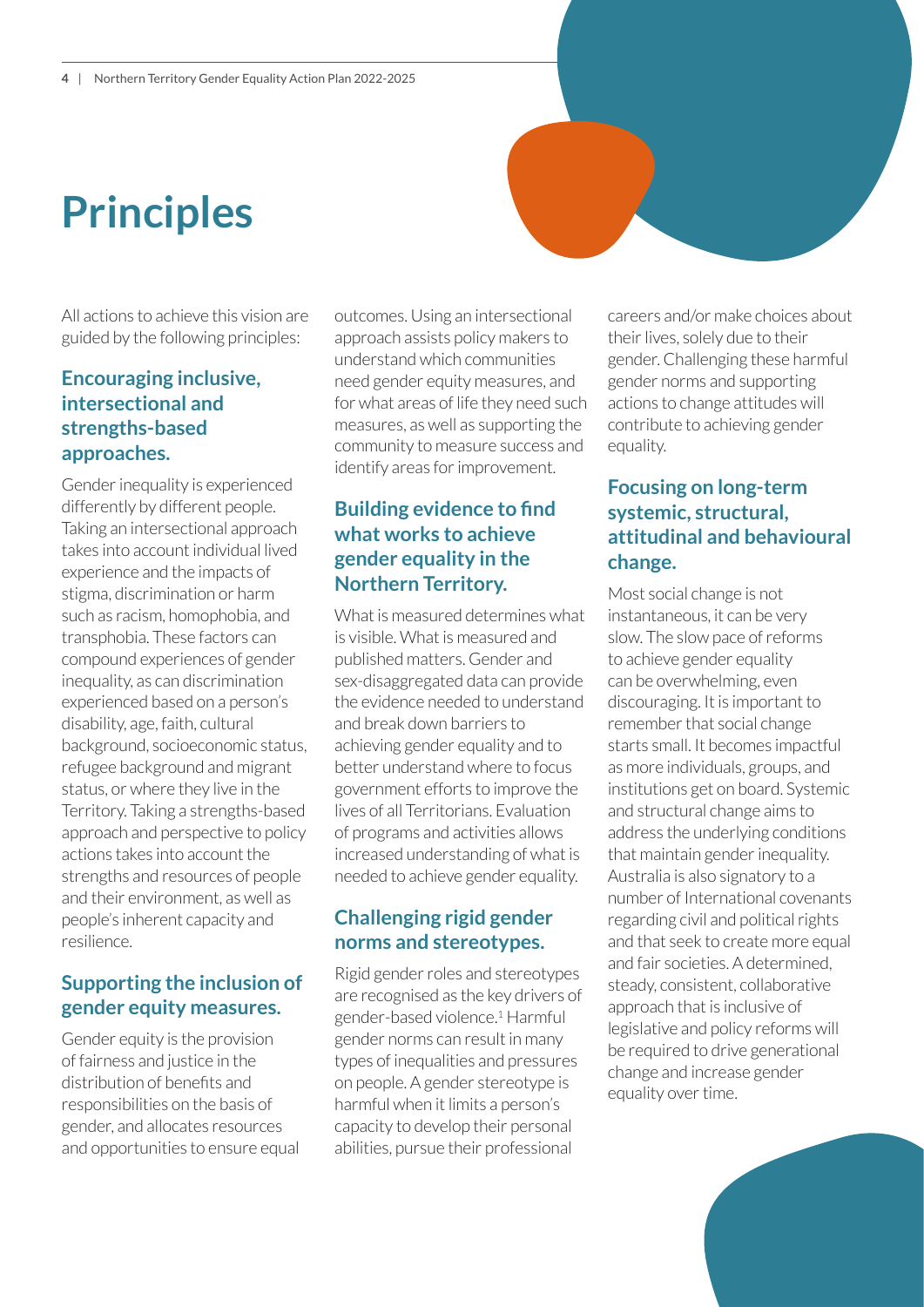# **Northern Territory Gender Equality Action Plan 2022-2025:**  *Laying the Foundations for a Gender Equal Northern Territory*

The Northern Territory Gender Equality Statement of Commitment and Gender Equality Action Plan 2022 - 2025 has been developed from listening to Northern Territorians during extensive consultations across the Territory that were conducted from 2019 to 2021. The Northern Territory Gender Equality Statement of Commitment was released in 2020 and will be implemented through a series of Gender Equality Action Plans.

This first Gender Equality Action Plan will be implemented from 2022 - 2025 and will lay the foundations for improved gender equality. To address gender equality in the Northern Territory, it is essential to include gender equality measures into government policies, practices and initiatives. The first Gender Equality Action Plan will develop measures, indicators and data sets to provide a baseline to monitor progress towards achieving gender equality in the Northern Territory. It is important that information relevant to the Action Plan is accessible to all Territorians. Where possible, resources and reporting developed under the Action Plan will be made available online and in languages other than English spoken by Territorians.

The Northern Territory Government is committed to increasing gender equality in the Northern Territory, recognising that gender equality has broad social, health, safety and economic benefits. Since 2016, key initiatives progressed by the Northern Territory Government include:

- Amended the *Adoption of Children Act 1994* to enable de facto and same sex couples to adopt children in the Northern Territory.
- Established the *Expungement of Historical Homosexual Offences Records Act 2018* to allow people to apply to have historical convictions for consensual samesex activity expunged from their criminal records.
- Launched the Northern Territory Health Inclusion Strategy: Respecting People with Diverse Sexualities and Gender Identities-Plan of Actions 2019-2022.
- Launched the Domestic, Family and Sexual Violence Workforce and Sector Development Plan to upskill the workforce and support people experiencing domestic, family and sexual violence.
- Compulsory attendance by Northern Territory Police at unconscious bias training delivered by Anti Discrimination Commission; which considered investigation, racial and gender bias matters.

The Gender Equality Action Plan aligns with and underpins the actions of numerous other Northern Territory Government policy initiatives, these include:

- Northern Territory Social Outcomes Framework
- Aboriginal Justice Agreement
- *Everyone Together* Aboriginal Affairs Strategy
- Northern Territory Domestic. Family and Sexual Violence Reduction Framework: *Safe, Respected and Free from Violence*
- Northern Territory Sexual Violence Prevention and Response Framework
- Northern Territory Seniors Policy
- Multicultural Policy for the Northern Territory.

The Action Plan also aligns with key pieces of work being undertaken at the national level, including the release of the Wiyi Yani U Thangani Report – Women's Voices by the Australian Human Rights Commission's Australian Aboriginal Social Justice Commissioner, the Commonwealth Government's 2020 Women's Economic Statement and National Plan to Reduce Violence against Women and their Children 2010-2022.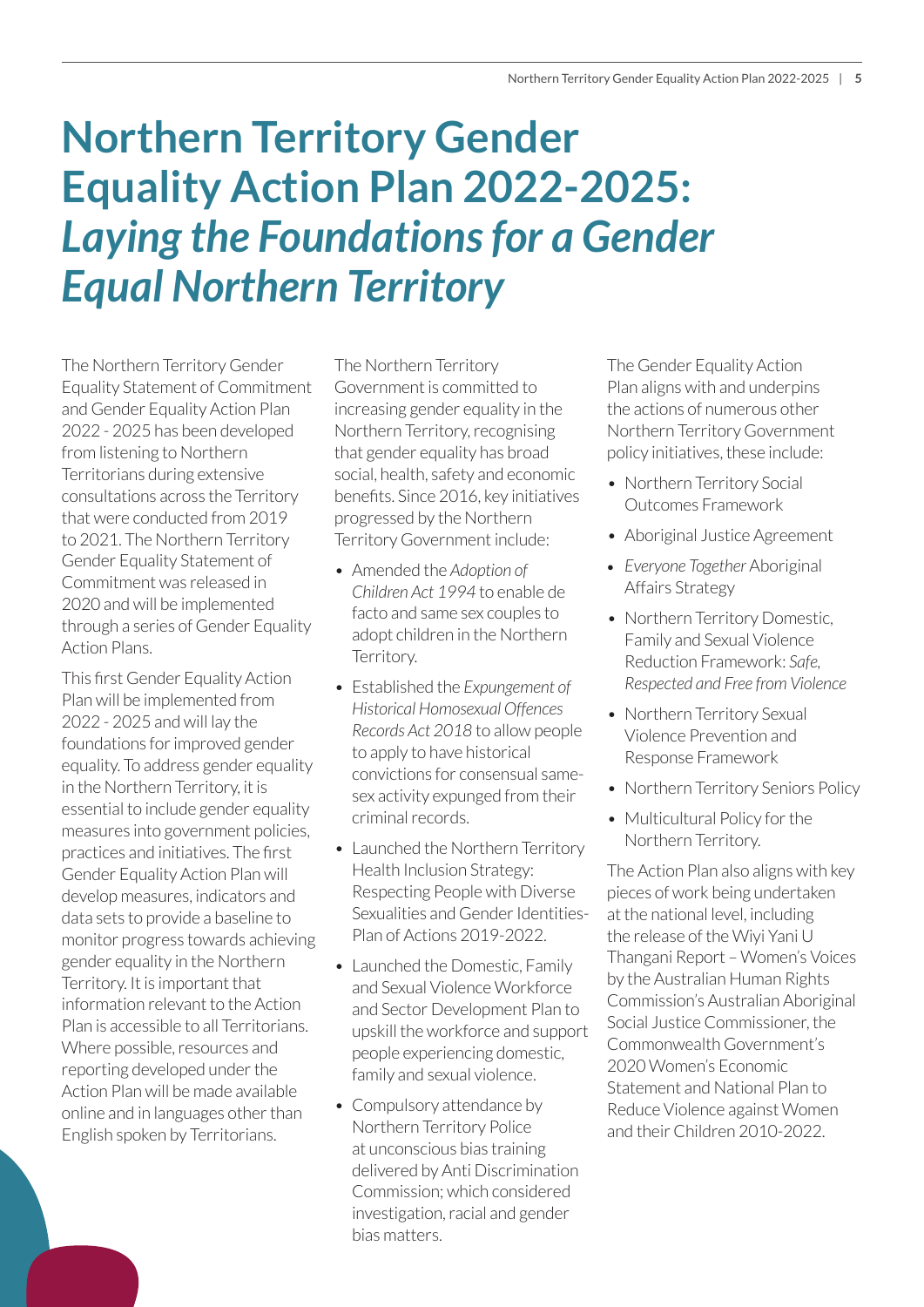# **Monitoring Progress**

The Northern Territory Government nominated agency representatives will meet regularly to implement and monitor the progress of initiatives underway under the Action Plan.

Ongoing monitoring through this inter-agency group will help to ensure government actions are informed by subject matter experts, are place-based, taking into account the unique lived experiences of all Territorians including the perspective of Aboriginal communities, Aboriginal women and girls, and that are gender responsive.

The development of measures, indicators and data sets to provide a baseline for gender equality

in the Northern Territory are essential for ongoing evaluation and will be used to inform the development of annual crossgovernment progress reports. Evaluation outcomes will be used to inform the development of future action plans.

# **Gender across the life course**

Gender norms and stereotypes affect people differently during each stage of life. The Northern Territory Government will take a whole-of-life approach to understand and address people's diverse experiences of gender-based inequality and harm.

# **Children Adults**

From an early age, children's sense of self-worth and identity is influenced by social constructs of gender. Children become aware of gender stereotypes and are typically conscious of the social relevance of gender before the age of two.<sup>2</sup> Between the ages of two and three, children begin to self-select activities and toys that society assigns to their gender.<sup>3</sup>

# **Young People Older People**

Gender inequities experienced during childhood significantly impact young people's ambitions, interests, study choices, lifelong habits, and their self-perceptions of their skills and aptitudes. Gender is a key factor regarding experiences of violence, as one in three Australian women have experienced physical violence after the age of 15.<sup>4</sup>

Rigid gender norms and expectations as well as caring responsibilities can restrict women from full participation in the workforce. Gender norms can limit the time men feel they can spend outside of work with their families and can limit their opportunities to take up flexible work arrangements or caring responsibilities.

The cumulative effects of gender inequities experienced throughout the life course affect people in different ways. With almost 50 per cent less in retirement savings, older women are more at risk of financial and housing insecurity, and homelessness than older men.<sup>5</sup> Men are less likely to seek help for mental health issues and have the highest age-specific suicide death rate in Australia.<sup>6</sup>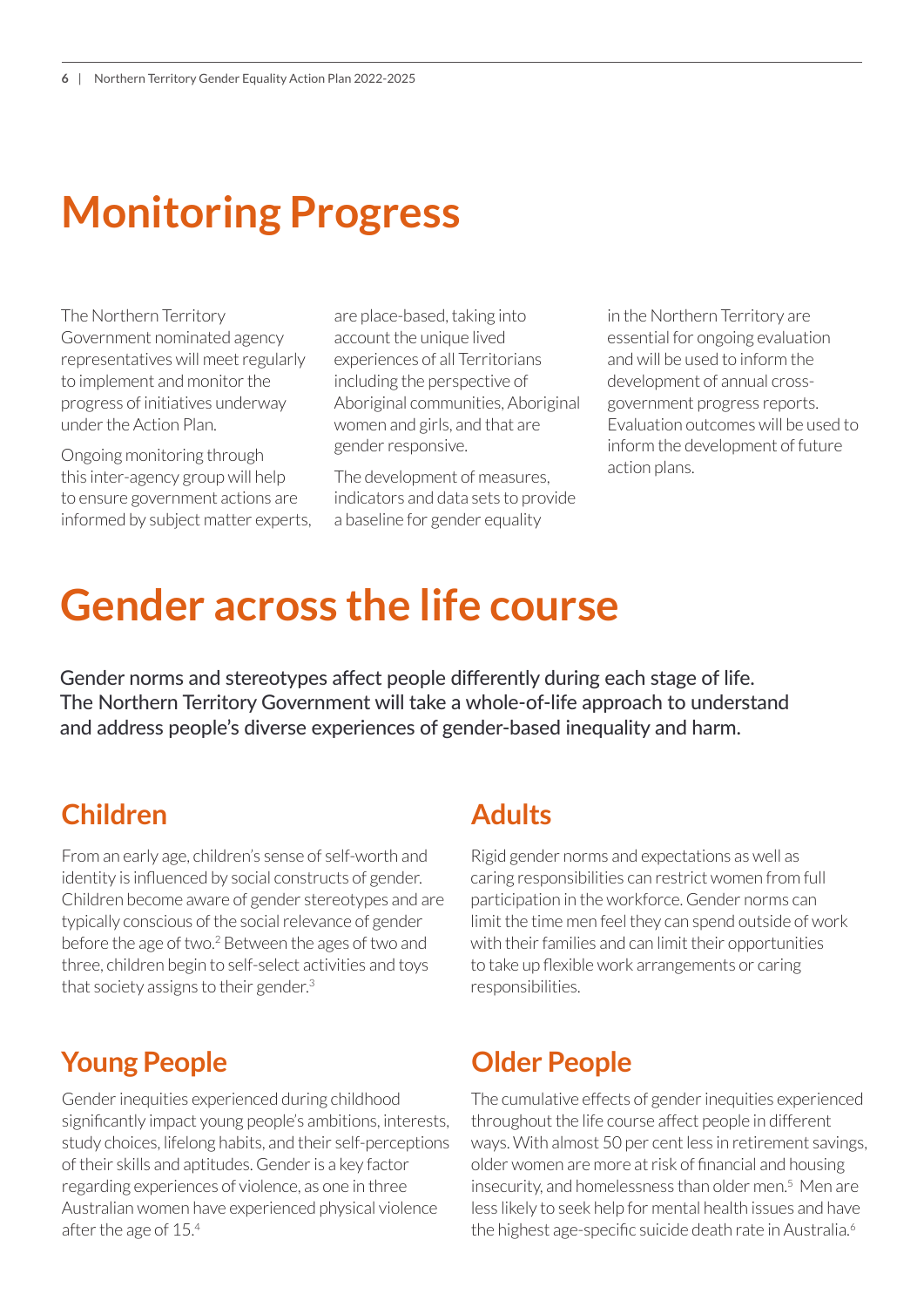# **Overarching Actions**

Limitations in the availability of research, baseline data and understanding about the nature, extent and drivers of gender inequality among various groups is a contributing factor to gender inequality.

This first action plan will focus on increasing and improving the collection and reporting of sex and gender disaggregated data and increasing the Northern Territory's evidence-base in all key focus areas. A better understanding of the Northern Territory's baseline and community experience of gender inequality, including how Aboriginal people and communities experience gender inequality, will

help frame actions which recognise and leverage off the inherent strengths, capabilities and potential of Territorians to improve outcomes for all communities.

# **ACTIONS**

### **A Increase the Northern Territory Government's collection and reporting of gender and sex disaggregated data.**

A.1 Working across government, improve the collection, reporting and publishing of data disaggregated by gender, sex, disability, race and age, including from government employment, service delivery, procurement, contracts, crime statistics and government decision making and consultation groups.

#### **B Increase the evidence-base to understand how Territorians experience gender inequality.**

- B.1 Partner with Aboriginal communities, researchers and community organisations to better understand gender inequality experienced by Aboriginal women and girls, men and boys, and gender-diverse Aboriginal people.
- B.2 Promote and support programs and research to better understand and address gender inequality experienced by Territorians across the life course and the factors that contribute to and underpin gender inequality.
- B.3 Publish research including an occasional paper series that explores gender inequalities in the Northern Territory.
- B.4 Develop indicators to establish baseline data and to measure improvements to gender equality in the Northern Territory.

#### **C Increase understanding of gender auditing in public policy for the Northern Territory Public Sector.**

- C.1 Promote the inclusion of gender in the development and implementation of Northern Territory Government budgets, policies, programs, procurement and reporting.
- C.2 Develop and promote gender impact analysis, gender equality, and gender diversity and inclusion training and resources for the Northern Territory Public Sector.
- C.3 The development of government policy and actions will consider and be informed by the gendered impacts on Territorians, including development and planning for the built environment, climate change and emergency management.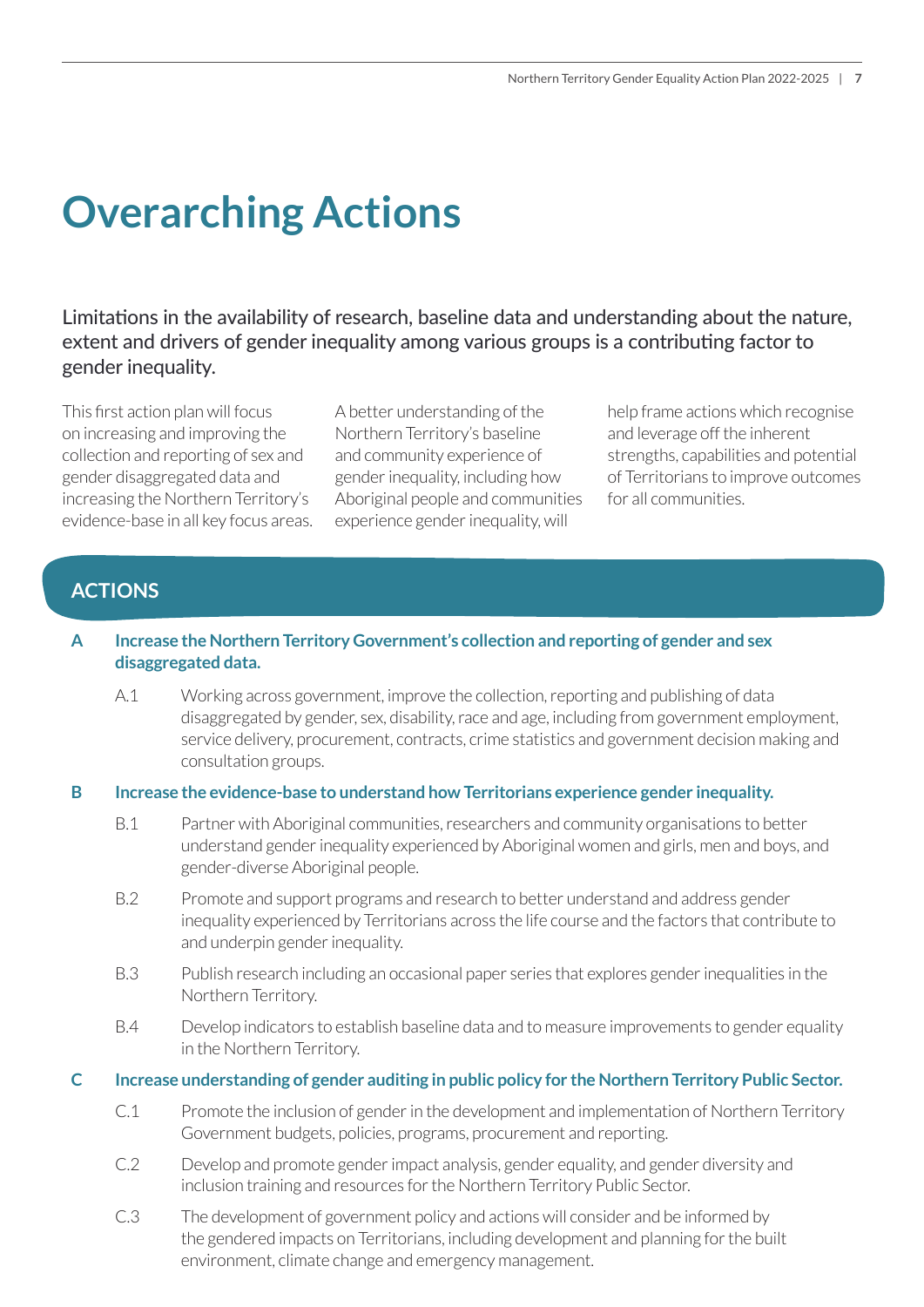# **Focus Area 1: Community Engagement**

### Outcome: Territorians' understanding about gender, gender diversity, the drivers of gendered violence and gender inequality, is improved.

There is a need for greater understanding and education regarding gender, gender inequality and gender diversity, what these are and why they are important concepts to understand.

Through increasing Territorians' understanding of gender and the factors which further gender inequality, actions under this focus area will promote the benefits of gender equality for everyone in the Northern Territory.

Culturally appropriate engagement with Territory communities is essential in recognising the strengths of communities and in developing actions which empower positive change for all Territorians.

#### **What we're doing to support community engagement**

The Office of Gender Equity and Diversity continues to provide support for community events that celebrate and raise community awareness about gender equality, gender diversity and gendered violence in the Northern Territory through its community grants program. Key amongst these is the annual support provided for International Women's Day, International Men's Day, 16 Days of Activism Against gender-based violence, International Day Against Homophobia, Biphobia, Interphobia and Transphobia as well as Pride celebrations across the Northern Territory.

## **ACTIONS**

- **1.1 Increase awareness, inclusion, and understanding of gender, gender diversity and gender equality.**
	- 1.1.1 Promote, provide support to and encourage participation in celebrations, international days, awareness campaigns and gender awareness raising activities.
	- 1.1.2 Develop the Office of Gender Equity and Diversity website to include resources, publications and links that will assist government and community decision makers to increase inclusion and consideration of gender in the development of policy and initiatives and across all areas of life.

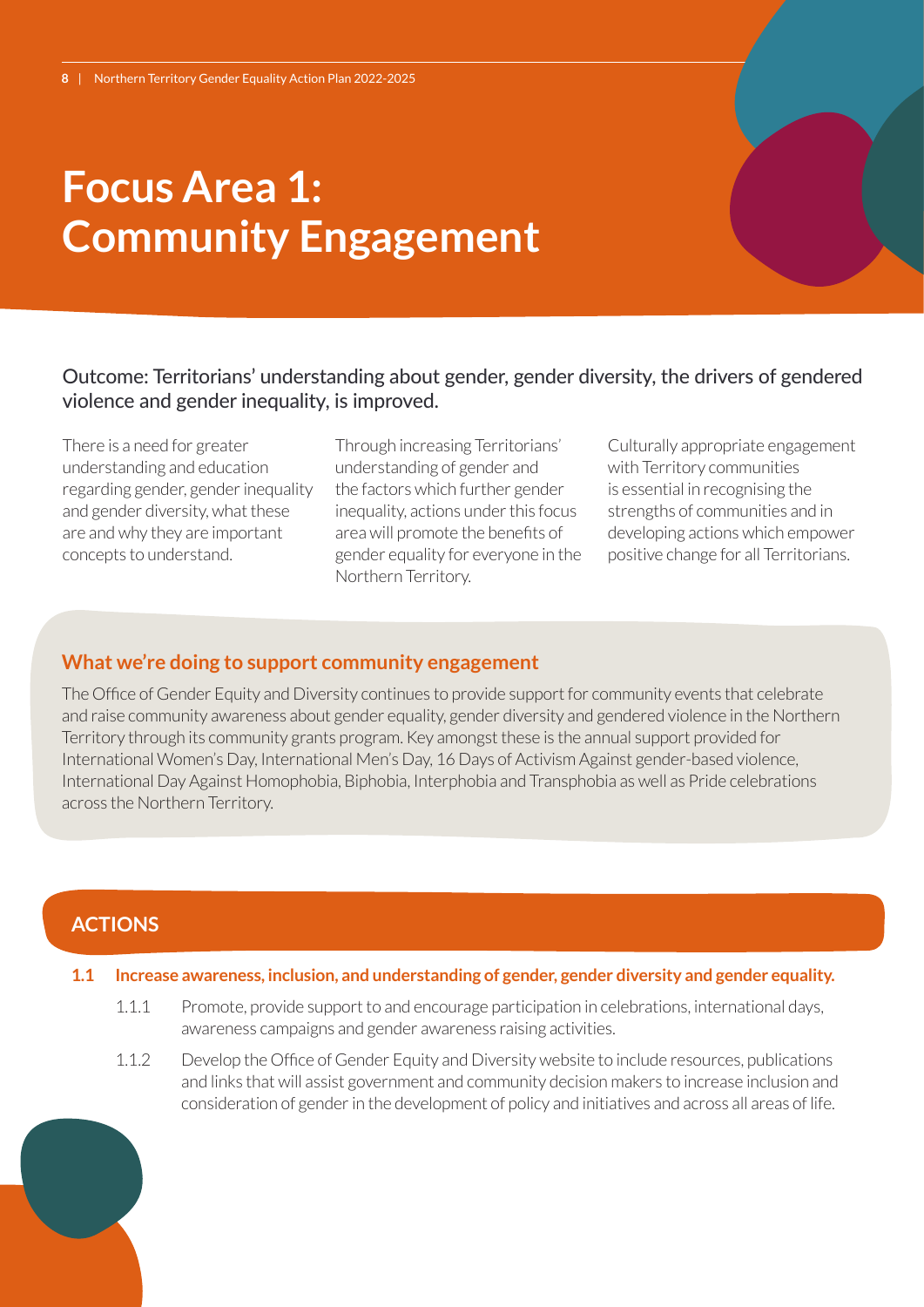#### **1.2 Decrease unconscious bias, gender-based discrimination, and rigid gender roles at an individual, community, institutional and societal level.**

- 1.2.1 Promote and support training modules and inclusion programs to increase the consideration of gender in the development of government policies and programs across the Northern Territory Public Service.
- 1.2.2 Promote and support Northern Territory role models, teachers and leaders who actively challenge rigid gender roles, celebrate gender diversity and educate the Territory community about gender equality.
- 1.2.3 Promote and provide support to activities aimed at addressing unconscious bias and gender-based discrimination.
- 1.2.4 Audit and increase the use of gender neutral references in Northern Territory Government documents, including procurement documents, tender specifications, and conditions of contracts.

#### **1.3 Increase the understanding and awareness of Northern Territory obligations and rights under gender related international human rights conventions.**

- 1.3.1 Promote and provide information across government and to the public regarding obligations and rights in relation to gender under international covenants on civil and political rights including:
	- Universal Declaration of Human Rights
	- International Covenant on Economic, Social and Cultural Rights
	- International Convention on the Elimination of All Forms of Racial Discrimination
	- Convention on the Elimination of All Forms of Discrimination against Women
	- Convention against Torture and Other Cruel, Inhuman or Degrading Treatment or Punishment
	- Convention on the Rights of the Child
	- Convention on the Rights of Persons with Disabilities
	- United Nations Declaration on the Rights of Indigenous Peoples.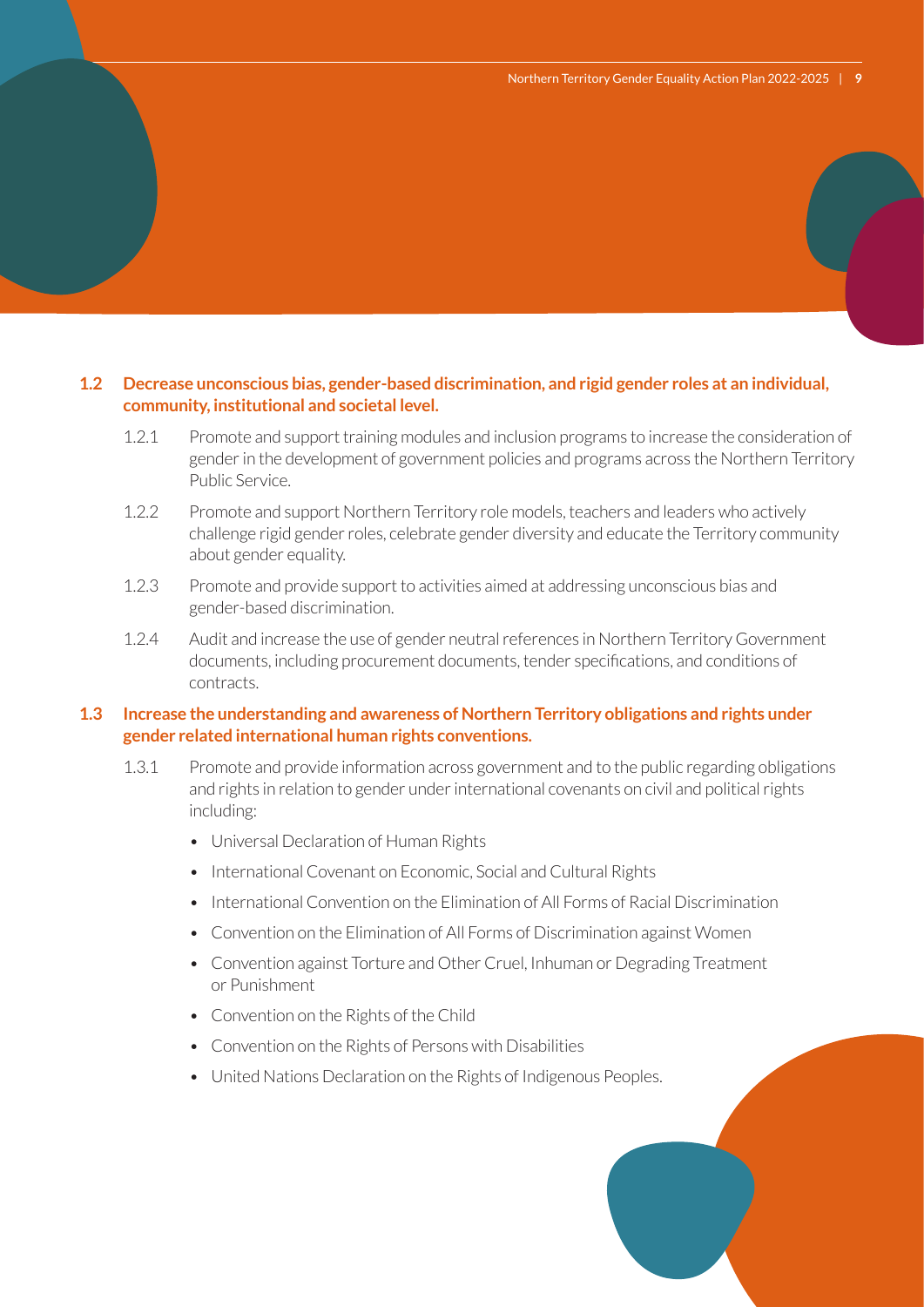# **Focus Area 2: Health and Wellbeing**

### Outcome: Territorians are well and live healthy and active lives.

The World Health Organisation recognises sex and gender are powerful social determinants of health and wellbeing.<sup>7</sup> Gender affects health system responses to individuals, it also affects the ways that people access and understand information about their health and wellbeing, including the prevention and management of chronic disease; experiences of illness; attitudes about preventative health care; patterns of health service use; and perceptions of

quality health care. For example, women's safety and empowerment, education and economic security can have a positive impact on child development and mortality outcomes. Gender inequality results in people having different levels of access to power, resources, services, food and shelter, and increased likelihood of risky behaviours, solely based on their gender. Actively challenging gender norms and stereotypes, along with recognising and

enhancing community strengths and capabilities as social and cultural determinants of health and wellbeing, can improve Territorians' quality of life outcomes.

This Gender Equality Action Plan encourages an approach to the uptake and promotion of healthy and active behaviours and initiatives that respond to genderbased inequities, and promotes community and social connections and mental wellbeing.

# **What we're doing to support health and wellbeing**

In 2019, the Northern Territory Department of Health launched the Northern Territory Health Inclusion Strategy: Respecting people with diverse sexualities and gender identities, plan of action 2019-2022. The Strategy commits the Department of Health to becoming a more inclusive organisation, recognising and respecting diverse sexualities and gender identities among its workforce, stakeholders, partners, clients and patients.

Some key achievements under the Strategy to date include:

- Northern Territory Health Services and sub-contracted service providers upgrading their entrances, flyers, waiting rooms and bathrooms to be more inclusive. For example, the pride rainbow flag and other flags supporting gender identity diverse people are displayed in hospital foyers and other public spaces. Appropriate and respectful information is displayed for consumers in sexual health services, youth services and other specialist services. New facilities such as the Palmerston Regional Hospital and Manunda Place have gender neutral bathrooms, and older infrastructure will be upgraded to meet this standard over time.
- Health information for transgender children and adults is available for consumers in brochures distributed through government and non-government health services and on Northern Territory Government website.
- Development of new patient record coding for Northern Territory Health wide systems to ensure recognition of non-binary identities.
- Establishment of a LGBTQIA+ consumer sub-committee comprising consumers and staff to support sexuality and gender identity diverse consumers navigating and accessing appropriate health services.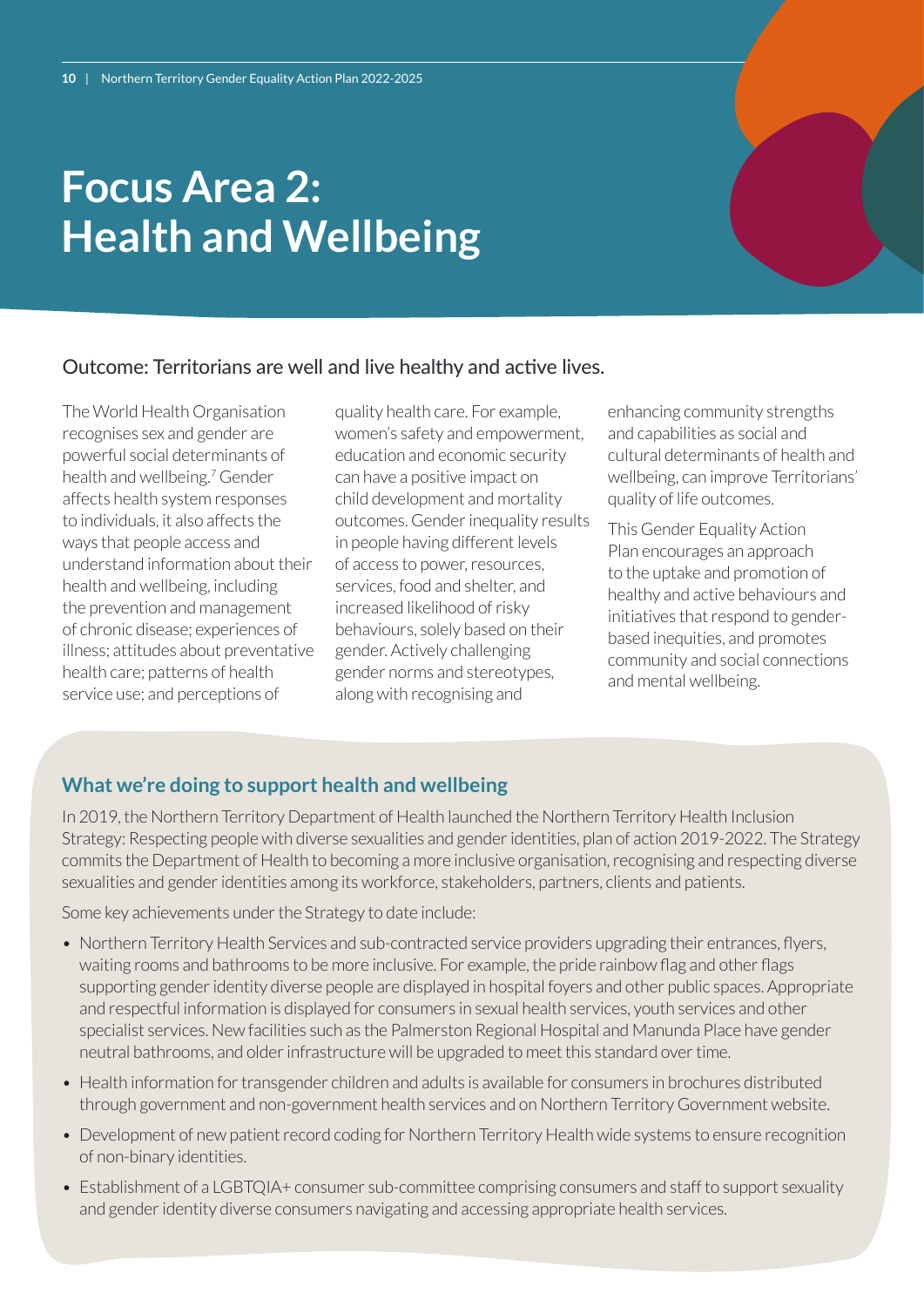# **ACTIONS**

#### **2.1 Increase the number of health and wellbeing policies, programs and partnerships that respond to gender inequities.**

- 2.1.1 Promote and support health champions and role models for women and girls, men and boys, and gender-diverse Territorians and develop and promote relevant resources and activities to improve health outcomes for all, including recognising that gender is a key social and cultural determinant of health and wellbeing.
- 2.1.2 Support events and activities that provide opportunities for greater social connection and positive mental health outcomes for women and girls, men and boys, and gender-diverse Territorians.
- 2.1.3 Partner with organisations and communities to develop resources and health information that consider gender and encourage health seeking behaviours including mental health.
- 2.1.4 Promote and support the provision of workplace and education supports that are traumainformed, culturally appropriate and gender responsive.

#### **2.2 Increase the provision of safe services to gender-diverse people in all parts of the Northern Territory.**

- 2.2.1 Promote and support the implementation of gender diversity awareness and inclusion training for the Northern Territory Public Service.
- 2.2.2 Promote and support Quality Innovation Performance (QIP) Rainbow Tick Accreditation for departments in the Northern Territory Public Service.
- 2.2.3 Promote and advocate for the implementation of the Silver Rainbow Program for Northern Territory Aged Care Services.
- 2.2.4 Support events and activities that promote inclusion, opportunities and services for gender-diverse people and communities in the Northern Territory.

#### **2.3 Increase participation of Territorians of all genders in sport and physical activity.**

- 2.3.1 Promote activities aimed at increasing inclusion and participation by Territory women, girls and gender-diverse people in sport and physical activity.
- 2.3.2 Promote positive sporting and active lifestyle role models that reflect the diversity of the Northern Territory population.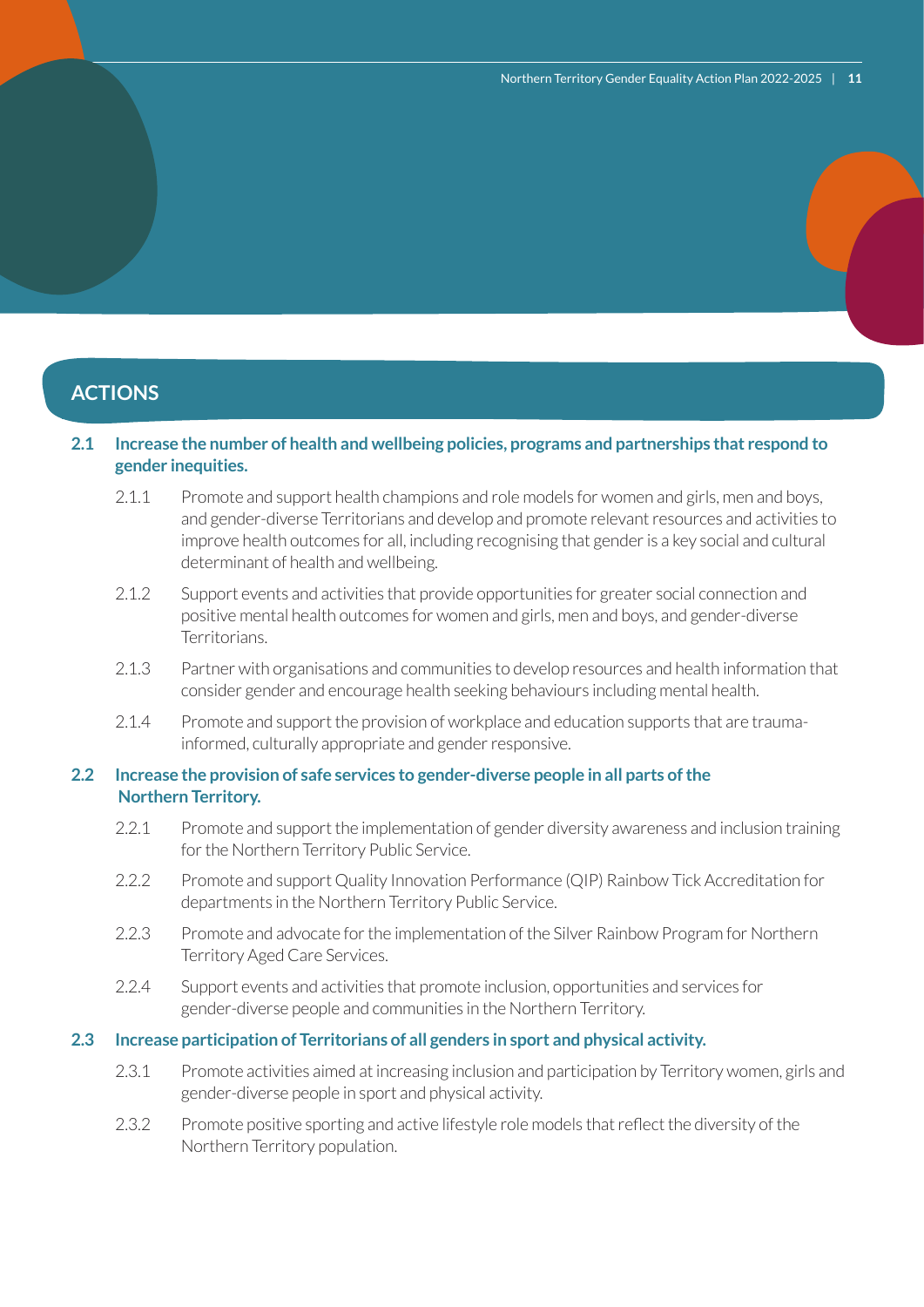# **Focus Area 3: Safety**

Outcome: Territorians are safe, respected and are free from violence.

Safety refers to being protected and free from danger, risk or injury. Gender affects people's level and feelings of safety in many different ways. Increasing gender equality is a key component to reducing a person's likelihood of experiencing gender-based violence.

Gender-based violence refers to any harm perpetrated against a person on the basis of gender, which is the socially ascribed differences between men and women. It is used to reinforce conformity to traditional gender roles, and gender-based violence can happen to any person, regardless of their gender identity.

Generally, men and women experience violence differently. However, it is well recognised that domestic, family and sexual violence is gendered violence,<sup>8</sup> with the majority of victims being women,

girls, and gender-diverse people, and the majority of perpetrators being men. Men and boys are also victims of gender-based violence, however they are more likely to experience violence from men.

The Northern Territory has the highest rates of domestic, family and sexual violence in Australia and it disproportionately impacts Aboriginal women and girls. Some forms of violence are direct, such as emotional, physical, or sexual violence experienced in public, at home and in workplaces, while other forms of violence are structural and indirect, such as norms and attitudes that disadvantage Aboriginal people based on their gender and their race. All forms of sexual violence, including coercion, sexting, sexual harassment and trafficking are forms of genderbased violence. In 2018, the Northern Territory Government

released the ten year Domestic, Family and Sexual Violence Reduction Framework: Safe, Respected and Free from Violence, which recognises that gender inequality is the number of one driver of the majority of domestic, family and sexual violence. It takes into account intersectional and compounded disadvantage in the Northern Territory community and seeks to increase the involvement of men and boys in domestic, family and sexual violence prevention.

This focus area seeks to enhance the safety of Territorians through supporting the work of the Domestic, Family and Sexual Violence Reduction Framework with a focus on empowering communities through education and awareness raising, and by celebrating community role models.

### **What we're doing to support safety:**

The Northern Territory Government is investing in violence prevention to support localised projects, activities, actions and pilot programs that seek to challenge and change social and cultural attitudes, values and structures that underpin domestic, family and sexual violence.

\$1 million is available annually under the Safe, Respected and Free from Violence Prevention Grant Program which represents the largest investment in violence prevention ever in the Territory.

Grants are available to organisations aiming to contribute towards the development and implementation of good practice, evidence-based domestic and family violence prevention and early intervention project activities in the Northern Territory.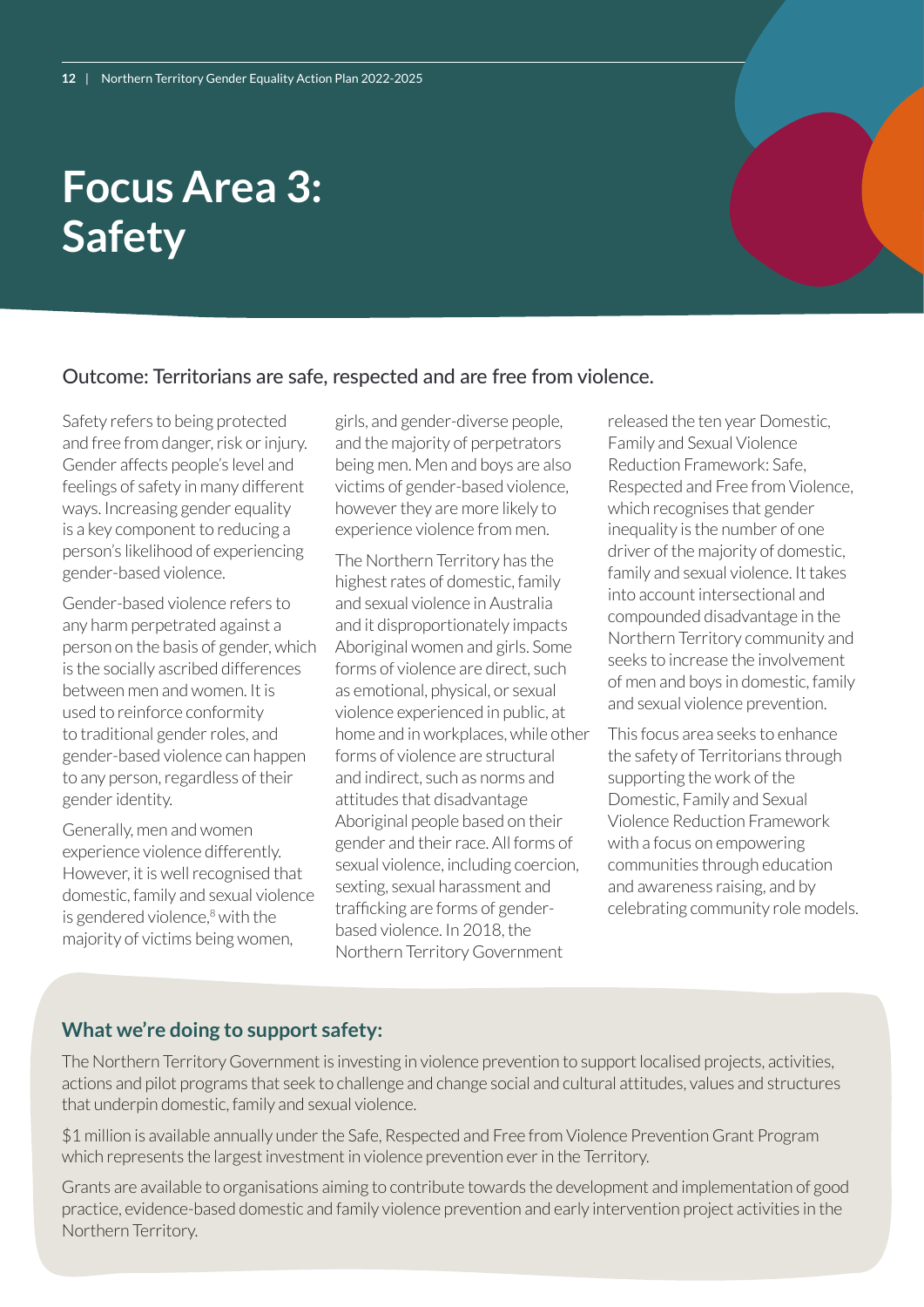Primary prevention projects such as the Tangentyere Aboriginal Corporation's 'Mum's Can, Dad's Can' Project have been funded through the grants program. The 'Mum's Can, Dad's Can' project was developed by Town Camp community members in Mparntwe, Alice Springs and aims to stop violence before it starts by helping to identify unhelpful gender stereotypes in parenting roles, and promoting key alternative messages that are culturally appropriate and resonate with the communities they have been developed for and by.

### **ACTIONS**

#### **3.1 Increase activities that challenge rigid gender roles and address the drivers of gender-based violence.**

- 3.1.1 Develop resources, promote and provide increased access to education and information available to all Territorians about safe and consensual sexual practices and respectful relationships.
- 3.1.2 Promote positive male role models, positive fathering and grandfathering to celebrate the positive impact that men have on their families and communities.
- 3.1.3 Promote and support international, national and local initiatives that challenge rigid gender roles and the drivers of gender-based violence.
- 3.1.4 Promote and celebrate women's autonomy and independence in public life and in their relationships.
- **3.2 Increase support for employees experiencing domestic, family and sexual violence and harassment.**
	- 3.2.1 Develop, promote and provide resources to improve workplace support for people who experience domestic, family, and sexual violence inclusive of sexual harassment.
- **3.3 Increase responses to gender-based violence experienced by older people in the Northern Territory.**
	- 3.3.1 Building on the work and research already undertaken, promote and provide support to activities aimed at preventing and addressing gender-based violence experienced by older people in the Northern Territory community.
	- 3.3.2 Advocate for the inclusion of gender-based violence experienced by older people into activities and actions aimed at preventing domestic, family and sexual violence in the Northern Territory.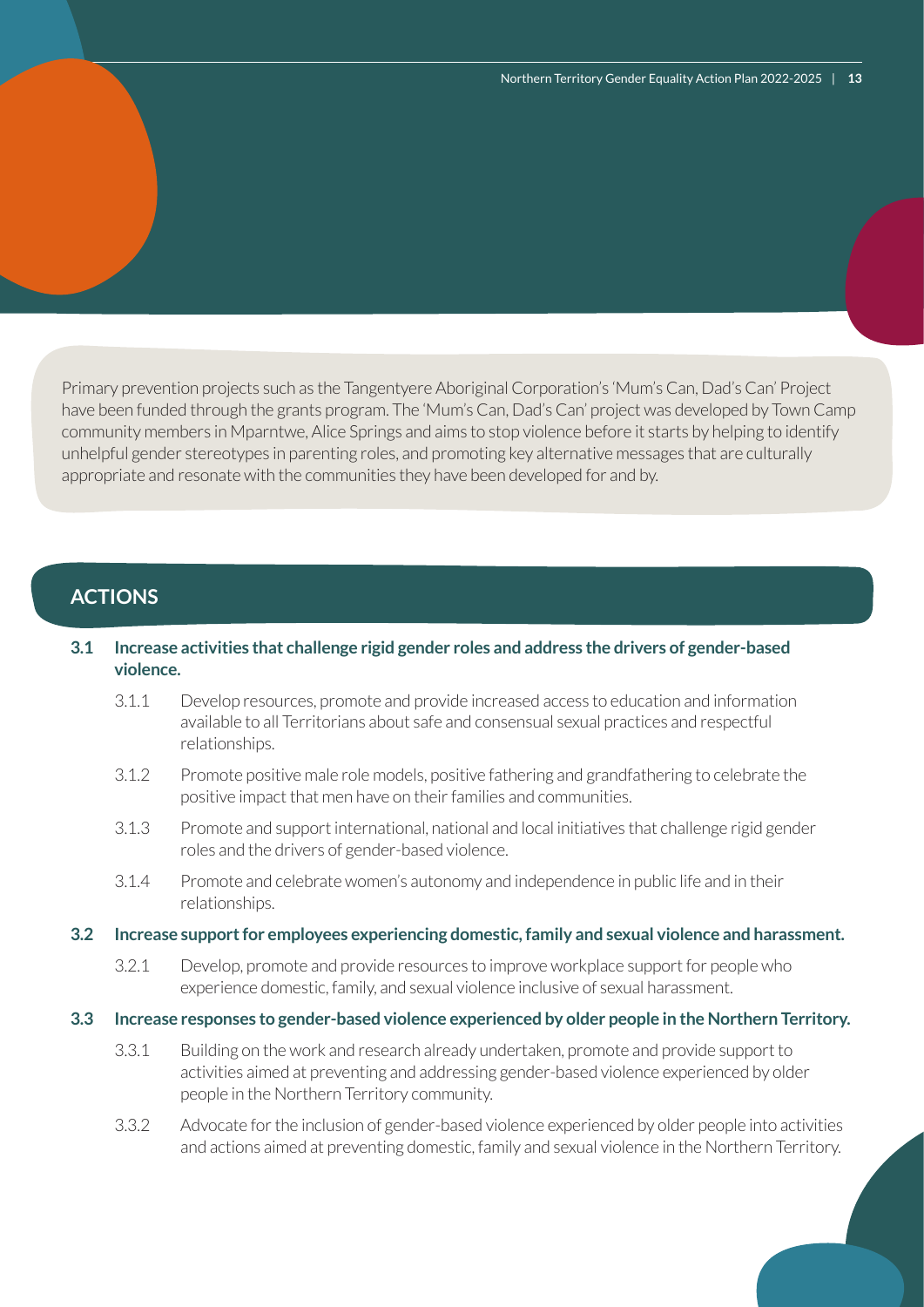# **Focus Area 4: Economic Security**

### Outcome: Territorians achieve their full potential and are economically secure.

Gender inequality in the areas of education, employment and economic security can exacerbate inequalities throughout an individual's life. Australia is one of the most occupationally segregated countries in the world.<sup>9</sup> Female dominated professions such as social work; childcare; healthcare; education; retail trade; and administrative and support services are traditionally lower-paid than male dominated professions such as mining; construction; financial and insurance services; and information media and telecommunications.

Women are also overrepresented in lower paid, part-time or precarious employment and are more likely to work in the informal economy.10 When unpaid care work is accounted for, the average work day for women in Australia is nearly twice as long as men. According to the Australian Human Rights Commission, Australian women account for 70 per cent of unpaid carers of children and 58 per cent of primary unpaid carers for older people and people with disability or long-term health conditions.

To achieve true gender equality, social norms that ignore and undervalue care and domestic work must change. This unpaid labour – the majority of which is done by women—supports and makes possible all aspects of economic and social life in our society. To achieve true gender equality, workplaces must change to reflect contemporary reality, and be places where all people are empowered and supported to fulfil their caring and work responsibilities.

### **What we're doing to support economic security**

The Office of Gender Equity and Diversity, in partnership with Charles Darwin University provides the Minister for Women's Scholarships which aim to improve Northern Territory women's economic security and general life outcomes. There are five scholarships offered each year and are aimed at Northern Territory women experiencing economic, social, cultural or geographic disadvantage. There are both Higher Education and Vocational Education and Training Scholarships to support women in the Northern Territory to undertake study or training opportunities at Charles Darwin University, including in non-traditional industries for their gender.

In 2021, the recipients included a PhD student focussing on the use of drones to improve healthcare delivery in remote communities, an environmental scientist, a mature-age student undertaking her Certificate IV in Mental Health, a student undertaking a Certificate IV in commercial cookery and a woman working in the construction industry undertaking a Diploma of Project Management.

## **ACTIONS**

#### **4.1 Increase the number of Territorians undertaking non-traditional occupations for their gender.**

- 4.1.1 Promote and provide grants, scholarships and incentives and work with the Australian Government to address barriers to increase women and gender-diverse people's workforce participation and economic security across the life course.
- 4.1.2 Strengthen Territorians ability to undertake work in non-traditional occupations for their gender by identifying and addressing systemic barriers and drivers which discourage participation.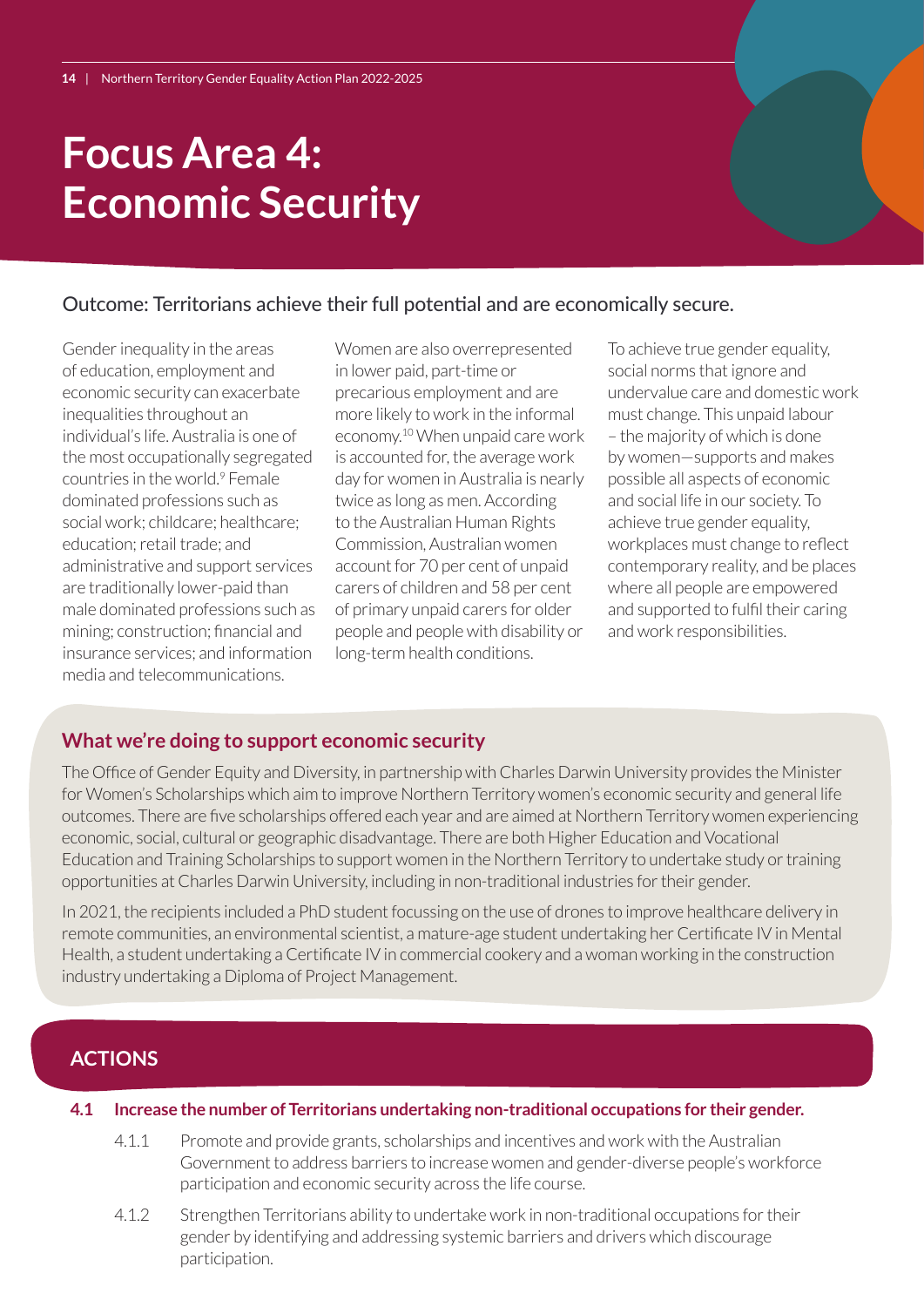#### **4.2 Increase activities that support gender equality in the workplace, and that provide support against bullying and sexual harassment.**

- 4.2.1 Develop, promote and support activities and resources for Northern Territory employers and employees to better understand and strengthen gender equality measures in the workplace.
- 4.2.2 Work with organisations, businesses and industries to increase gender equality in workplaces and industries, and promote the provision of workplace supports, processes and policies against bullying and sexual harassment in all workplaces.

#### **4.3 Increase actions that assist Territorians to be financially resilient across the life course.**

- 4.3.1 Work with the Australian Government to address structural issues affecting women's economic security that require action at a national level including paid parental leave, superannuation, reducing the gender pay gap, and childcare.
- 4.3.2 Through partnerships with Territory organisations and communities, develop and promote resources and activities aimed at increasing individual and community financial literacy and resilience across the life course.
- 4.3.3 Through community engagement, increase the accessibility of all Territorians to financial benefits and incentive schemes.

#### **4.4 Increase gender equality activities focused on education and workforce participation so that Territorians can maintain sufficient income across the life course.**

- 4.4.1 Develop, support and promote programs and activities that assist young parents and carers to continue their education and participate in the workforce.
- 4.4.2 Develop, support and promote programs and activities aimed at increasing financial security and rates of employment for older women.
- 4.4.3 Deliver and promote activities that increase understanding of and responses to the gendered drivers of underemployment and unemployment over the life course.
- 4.4.4 Deliver and promote activities that increase gender equality in business ownership by encouraging Northern Territorian women and gender-diverse people to take up business ownership or develop business opportunities that contribute to the Northern Territory economy.

### **4.5 Increase initiatives and incentives that promote equal sharing between genders of unpaid work and caring responsibilities.**

- 4.5.1 Promote the uptake and benefits of flexible work arrangements, parental leave and carers leave to government, non-government organisations, private enterprise and the public, including promoting government and community leaders as flexible employment role models and empowering employees to request and take flexible work arrangements offered by employers.
- 4.5.2 Promote the importance of, celebrate and seek to increase the supports available to carers in Northern Territory community.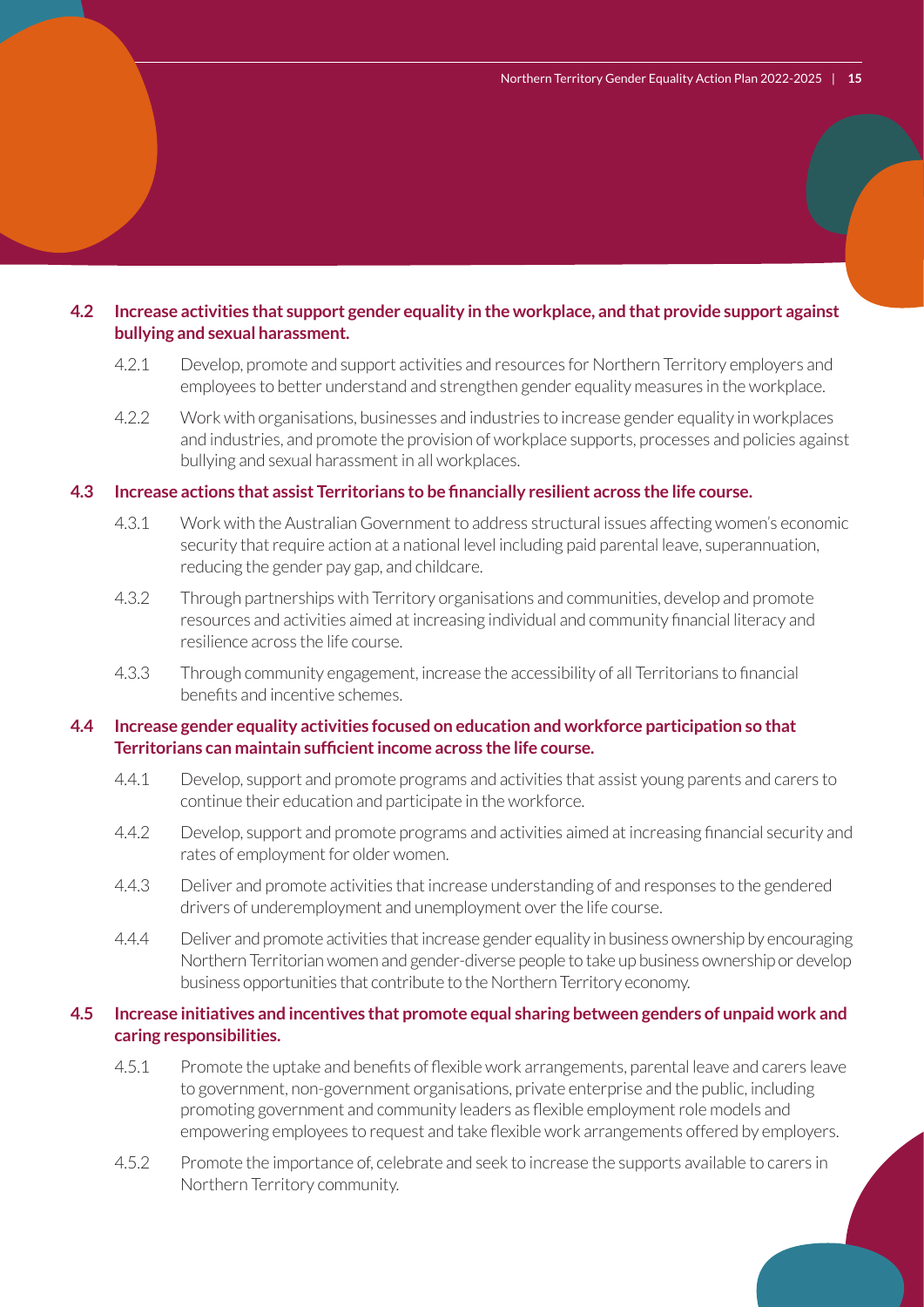# **Focus Area 5: Leadership and Participation**

### Outcome: Territorians fully participate in all aspects of life and influence the decisions that impact them.

Leadership, participation, and representation refer to having one's voice included and considered in decision-making processes. The makeup of decision-making bodies should reflect the people that they make decisions for because these groups decide where resources are allocated, which issues are addressed, and who benefits from the actions taken.

Many actions can be taken at the community level to encourage people to participate in decisionmaking and leadership positions. This includes recognising and promoting the importance of community role models and leaders and the differences in decisionmaking processes and models of governance which exist between cultures.

Gender equality in leadership and decision-making is not just about who is represented or leading, it is also about who is listened to by leaders, who is able to contribute or have a voice to influence decisionmaking. This Gender Equality Action Plan will undertake activities to increase gender equality in decision-making as well as developing resources that develop leadership skills.

## **What we're doing to support leadership and participation:**

Since 2016, the Northern Territory Government has been committed to increasing diversity and achieving gender balance in membership on government boards. The commitment is aimed at ensuring government service provisions reflect the expectations and needs of the community's demographic, including women and genderdiverse people. Community members can register their interest online and are placed on the Expression of Interest Board Register as a resource for Northern Territory Government agencies to consider when selecting suitable qualified individuals.

The initiative has been successful with females making up 45 per cent of board members in 2021; an increase of 23 per cent since reporting commenced in August 2016.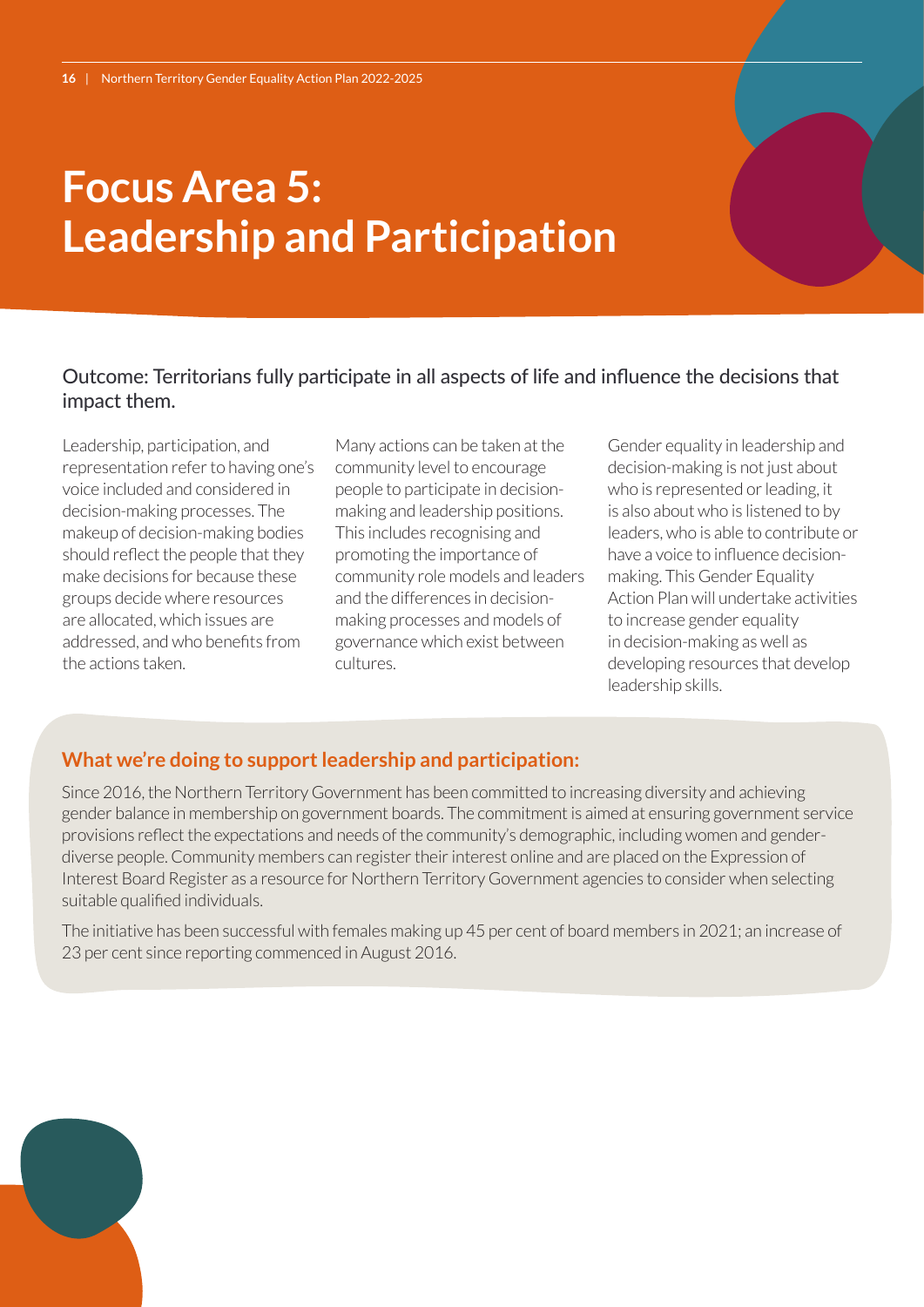# **ACTIONS**

#### **5.1 Increase gender balance in leadership and decision-making roles in the Northern Territory community.**

- 5.1.1 Promote the benefits of and develop resources and accountability mechanisms to increase gender equality in leadership and decision-making.
- 5.1.2 Support and promote gender equality role models, celebrating their achievements, contribution and leadership to the Northern Territory community.
- 5.1.3 Develop and promote web resources to increase girls, women and gender-diverse Territorian's understanding and uptake of leadership, representative and decision-making roles in their communities.
- 5.1.4 Support activities which strengthen the organisational and governance capacity of local decision-making bodies through the promotion of role models and representation in both mainstream and culturally diverse models of leadership.

#### **5.2 Increase gender equality in civic engagement, representation and decision-making bodies.**

5.2.1 Support activities that strengthen gender balance in civic engagement so that all parts of the community are heard by decision makers.

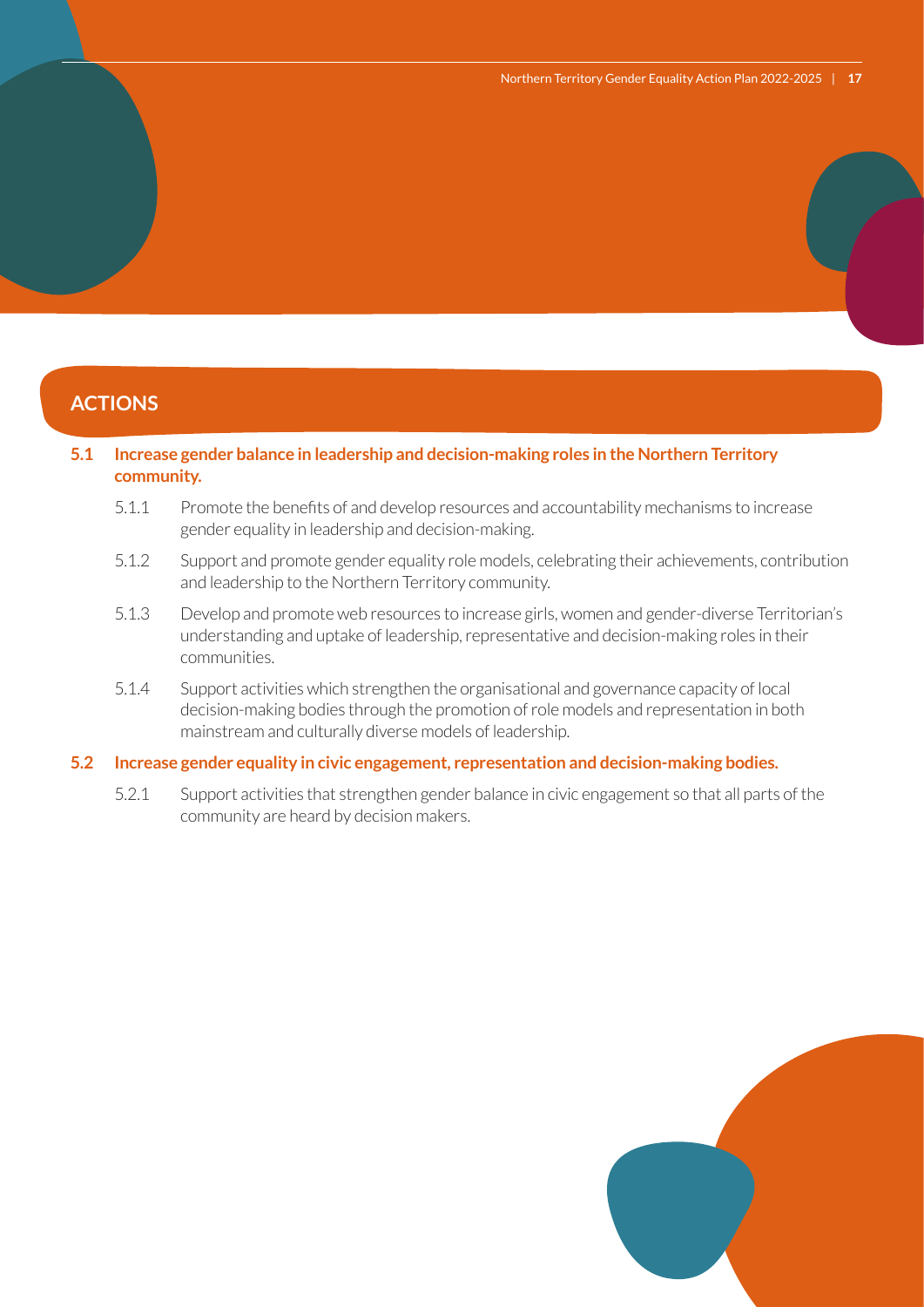# **Glossary of Terms**

**Economic security:** refers to an individual's ability to financially support a good standard of living throughout all stages of life.

**Gender:** is how society or culture describes and constructs the different roles for women and men. It refers to the tasks, functions and roles attributed to women and men in public and private life. Gender identity is how people express their masculine and/or feminine characteristics. Gender roles, and opportunities and expectations attached to these roles can, and do, change over time and between different societies and cultures. Gender is not the same as sex, which refers to the biological characteristics of females and males.

**Gender audit:** a tool that allows organisations to identify and understand gender patterns within their composition, structures, processes, organisational culture and management of human resources, and in the design and delivery of policies and services. Gender audits establish a baseline against which progress can be measured over time.

**Gender-based violence:** is violence that is directed at an individual based on their biological sex or gender identity. This form of violence can include physical, sexual, verbal, emotional and psychological abuse, threats, coercion, and economic or educational deprivation and can occur in public, private or work life.

**Gender equality:** refers to equal chances or opportunities for people of all genders to access and control social, economic and political resources, including protection under the law. Gender equality does not mean that all genders are treated the same.

**Gender equity:** refers to the allocation of resources, opportunities, programs and decision-making according to the level of gendered disadvantage. As people face different kinds of disadvantage and discrimination, treating everyone as equals does not produce equitable results. 'Gender equity' is a mechanism by which gender equality may be achieved.

**Gender-diverse:** refers to someone who does not identify as exclusively a man or a woman. Someone who is gender-diverse might feel like a mix of genders, or like they have no gender at all, including people who identify as non-binary.

**Gender norms, rigid gender roles or stereotypes:** are preconceived notions informed by history and culture of what the characteristics, attitudes, behaviours, roles and occupations of people should be based on their gender. For example, 'women are nurturing' and 'men are strong'.

**Gender pay gap:** A measurement of the difference between women's and men's average weekly full-time equivalent earnings, expressed as a percentage of men's earnings.

**Intersectionality:** refers to multiple forms of discrimination leading to compounded disadvantage. Intersectional approaches recognise and respond to multiple and compounded forms of disadvantage and discrimination.

**LGBTQIA+:** an umbrella term defined by Quality Innovation Performance (QIP) as an acronym for lesbian, gay, bisexual, trans and gender diverse, queer or questioning, intersex, asexual or allies and others on the spectrum of gender.

**QIP Rainbow Tick Accreditation:**

The QIP Rainbow Tick is a national accreditation program which supports organisations to understand and implement LGBTQIA+ safe and inclusive service delivery and provides recognition for those that meet the Rainbow Tick Standards.

**Silver Rainbow Program:** The Silver Rainbow Program is designed to improve the experiences of LGBTI people as they age and enter the Australian aged care system.

#### **Strengths-based approach:**

emphasises the positive attributes of individual and communities, for example their resilience, strengths and knowledge rather than focusing on negative events or deficits.

**Unconscious bias:** People have a natural preference for other people who look like us, sound like us or share our interests. These factors can unconsciously impact decision-making (for example, in the workplace) or the way we treat and interact with others.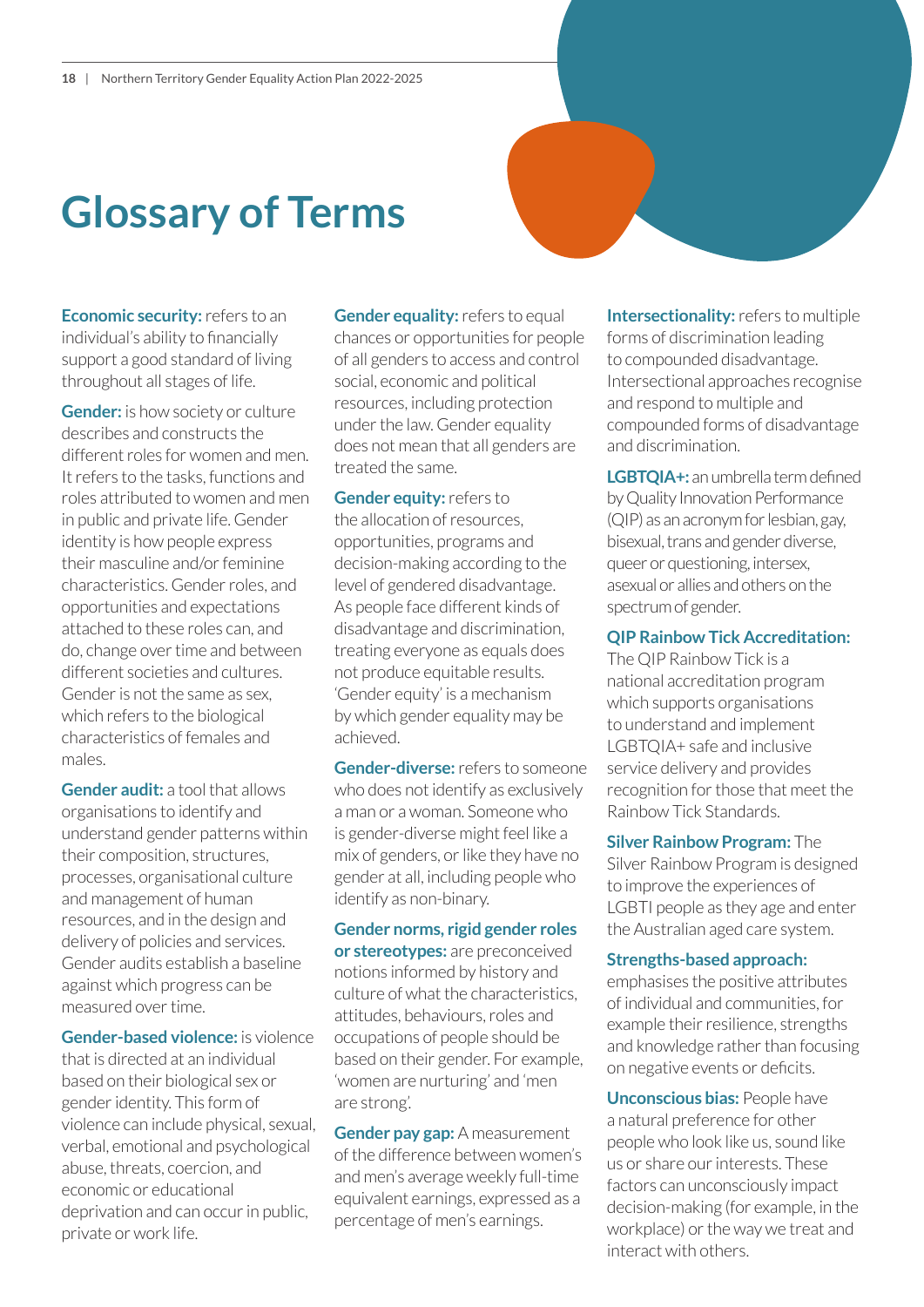# **References**

- 1. Our Watch, Australia's National Research Organisation for Women's Safety (ANROWS) and VicHealth (2015) Change the story: A shared framework for the primary prevention of violence against women and their children in Australia, Our Watch, Melbourne, Australia.
- 2. Powlishta, K., Sen, M., Serbin, L., Poulin-Dubois, D. & Eichstedt, J, (2001) "From infancy to middle childhood: The role of cognitive and social factors in becoming gendered" in Unger, R., ed. *Handbook of the Psychology of Women and Gender*, New York, NY: Wiley; pp. 116- 132, http://www.child-encyclopedia.com/gender-earlysocialization/ according-experts/gender-self-socialization-early-childhood
- 3. Kane, E. (2006) "No Way My Boys are Going to be like That!" Parents' Responses to Children's Gender Nonconformity" in *Gender and Society*, vol. 20: 2, pp. 149- 176.
- 4. Our Watch, Australia's National Research Organisation for Women's Safety (ANROWS) and VicHealth, 2015, *Change the Story: A shared framework for the primary prevention of violence against women and their children in Australia*, Our Watch, Melbourne, Australia.
- 5. Commonwealth of Australia, 2016, 'A husband is not a retirement plan': Achieving economic security for women in retirement, viewed on 6 September 2018, https://www.pmc.gov.au/resource-centre/office-women/ government-response-husband-not-retirement-plan-achieving-economic-security-women-retirement
- 6. NT Department of Health, 2018, *Northern Territory Suicide Prevention Strategic Framework, 2018-2023*, viewed 18 September 2018, http://apo.org.au/system/files/189631/apo-nid189631-996761.pdf
- 7. The World Health Organisation, 2002, The Madrid Statement
- 8. The United Nations Declaration on the Elimination of Violence Against Women, 1993
- 9. Australian Government Workplace Gender Equality Agency, 2019, *Gender Segregation in Australia's Workforce*, downloaded 26 July 2021 from 17 April 2019 Gender Segregation Final.pdf (wgea.gov.au)
- 10. Australian Government Workplace Gender Equality Agency, 2020, *Gendered impact of COVID-19*, downloaded 26 July from Gendered impact of COVID-19 | WGEA